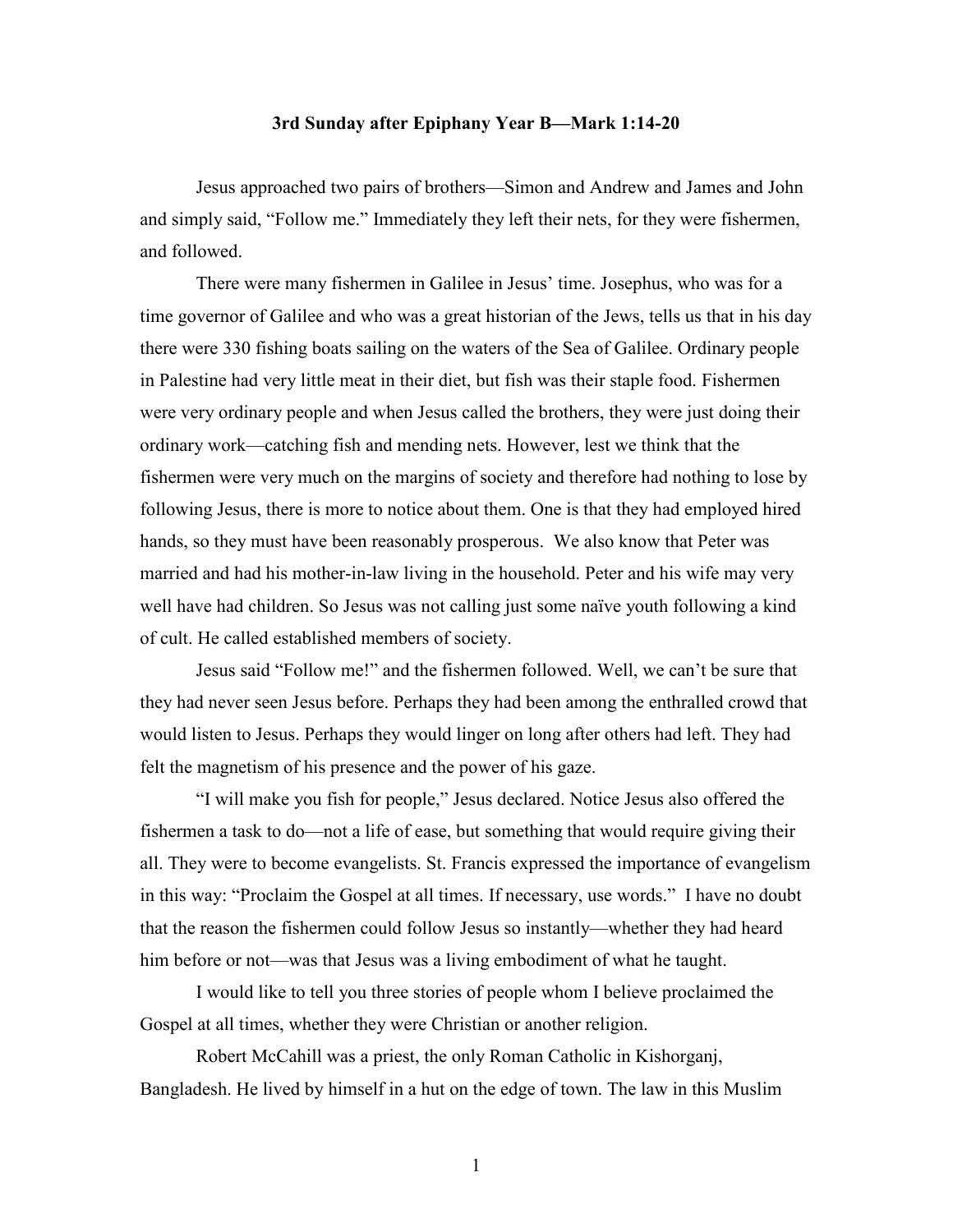town forbids any proselytizing, any preaching or public proclamation of the Gospel. Father McCahill could not even offer a mass. He was allowed only to live in Kishorganj.

So he did, by spending his days serving his Muslim friends and neighbors. He provided the sick with medicines. When they needed it, he helped them get to a hospital. He gave food to the destitute. He was a familiar figure in Kishorganj, going to the homes of those too sick to come to him.

Father McCahill was also a regular at a small restaurant in town. The owners were used to seeing him invite beggars from the street outside to come in and share a meal at his table. What they couldn't figure out is why this Christian priest and foreigner, who could not offer a mass or talk about Jesus, poured tea for these beggars as if he were their hired servant.

Father McCahill could nott talk about Jesus. When someone asked, he responded with a few words only. He told the seeker what St. James wrote in his epistle, that "in the eyes of God, true religion is helping those in need." That made sense to his Muslim friends, who had heard the same thing in the Koran. Maybe that is why, as he walked the streets of Kishorganj, Father McCahill was greeted as " Bhai Bob", brother Bob.

Preach the Gospel at all times. If necessary, use words.

Mahatma Gandhi preached and walked the way of peace in India during the days of India's struggle for independence. Late in Gandhi's life, as independence from Britain was achieved, bitter civil war broke out between Hindus and Muslims. Distressed by the continuing fighting of his brothers and sisters, Gandhi went on a fast, determined not to eat until the fighting among fellow Indians stopped. As the fast went on, Gandhi became so weak he could hardly lift himself from his pallet. A fellow Hindu burst into his room, afraid the great man would die. In tears the man begged Gandhi to give up his fast. During their conversation, the man confessed to Gandhi that he was in torment and hell. In his own anger with Muslim neighbors who had killed a Hindu in the civil war, he had grabbed a little Muslim boy and in retaliation killed him by smashing his head against a wall. Gandhi whispered, "I know a way out of hell. Find an orphan, a young boy whose parents have been killed in the fighting. Take him into your home as your own. Only be sure to raise him as a Muslim."

Proclaim the Gospel at all times. If necessary, use words.

2